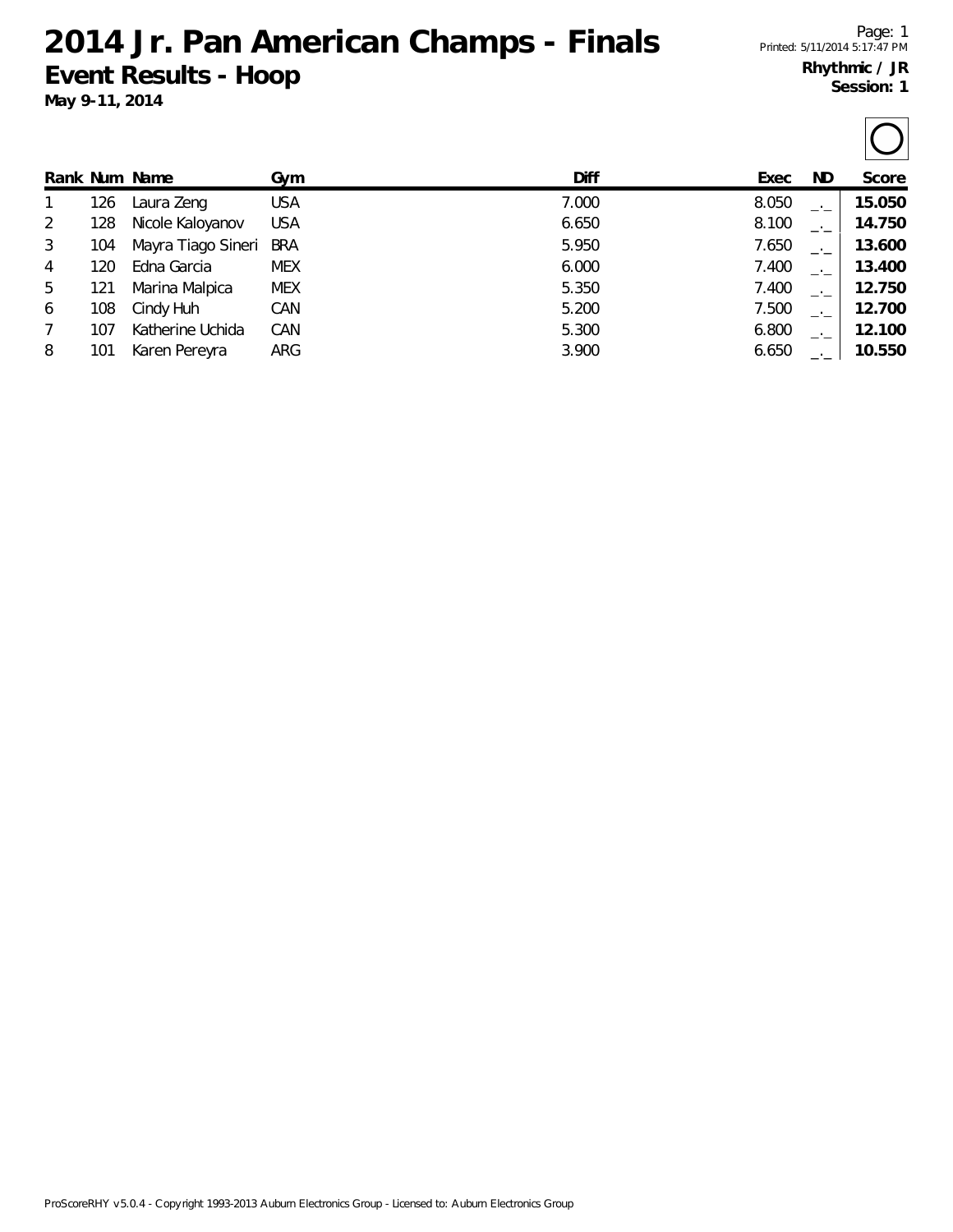## **2014 Jr. Pan American Champs - Finals Event Results - Ball May 9-11, 2014**

|    |     | Rank Num Name      | Gym        | Diff  | Exec  | ND. | Score  |
|----|-----|--------------------|------------|-------|-------|-----|--------|
|    | 126 | Laura Zeng         | <b>USA</b> | 7.000 | 8.200 |     | 15.200 |
| 2  | 128 | Nicole Kaloyanov   | <b>USA</b> | 6.600 | 8.300 |     | 14.900 |
| 3  | 120 | Edna Garcia        | <b>MEX</b> | 6.250 | 7.600 |     | 13.850 |
| 4  | 104 | Mayra Tiago Sineri | <b>BRA</b> | 5.500 | 7.300 |     | 12.800 |
| 5  | 107 | Katherine Uchida   | CAN        | 5.350 | 7.200 |     | 12.550 |
| 6  | 106 | Alessandra Cunha   | <b>BRA</b> | 4.700 | 7.500 |     | 12.200 |
| 7T | 108 | Cindy Huh          | CAN        | 4.650 | 7.450 |     | 12.100 |
| 7T | 122 | Ledia Juarez       | <b>MEX</b> | 4.800 | 7.300 |     | 12.100 |

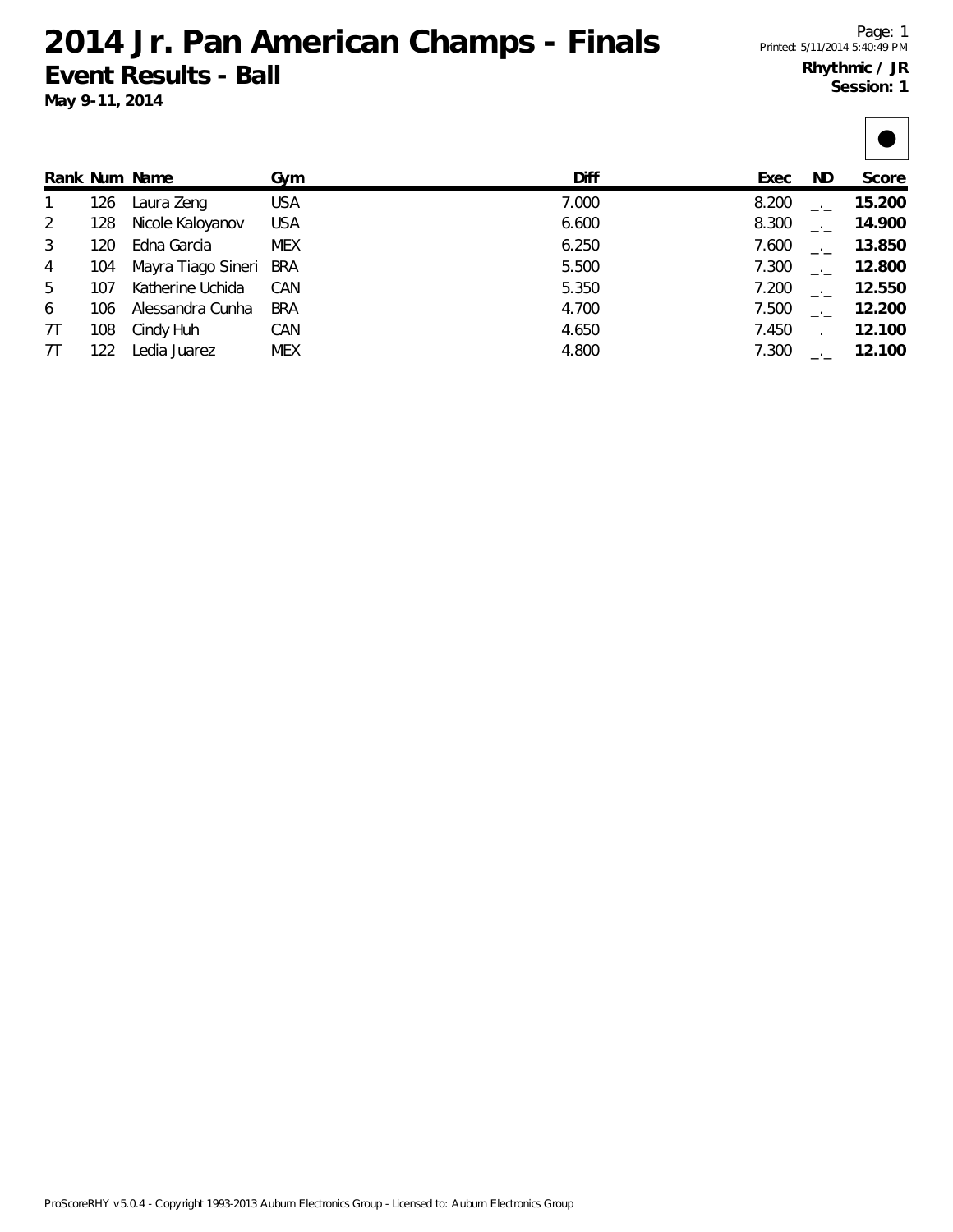## **2014 Jr. Pan American Champs - Finals Event Results - Clubs**

**May 9-11, 2014**

 $\boxed{1}$ 

|              |     | Rank Num Name      | Gym        | Diff  | Exec  | ND.                      | Score  |
|--------------|-----|--------------------|------------|-------|-------|--------------------------|--------|
| $\mathbf{1}$ | 126 | Laura Zeng         | <b>USA</b> | 6.250 | 7.850 | $-1$                     | 14.100 |
| 2            | 127 | Camilla Feeley     | <b>USA</b> | 6.050 | 7.750 | $-1$                     | 13.800 |
| 3            | 120 | Edna Garcia        | <b>MEX</b> | 6.200 | 7.550 | $\rightarrow$            | 13.750 |
| 4            | 109 | Athena Tsaltas     | CAN        | 5.500 | 7.650 | $\rightarrow$            | 13.150 |
| 5            | 104 | Mayra Tiago Sineri | <b>BRA</b> | 5.500 | 7.500 | $-1$                     | 13.000 |
| 6            | 122 | Ledia Juarez       | <b>MEX</b> | 4.950 | 7.450 | $\overline{\phantom{a}}$ | 12.400 |
| 7            | 108 | Cindy Huh          | CAN        | 4.900 | 7.200 | $-0.1$                   | 12.050 |
| 8            | 105 | Barbara Godoy Do   | <b>BRA</b> | 4.650 | 7.000 |                          | 11.650 |